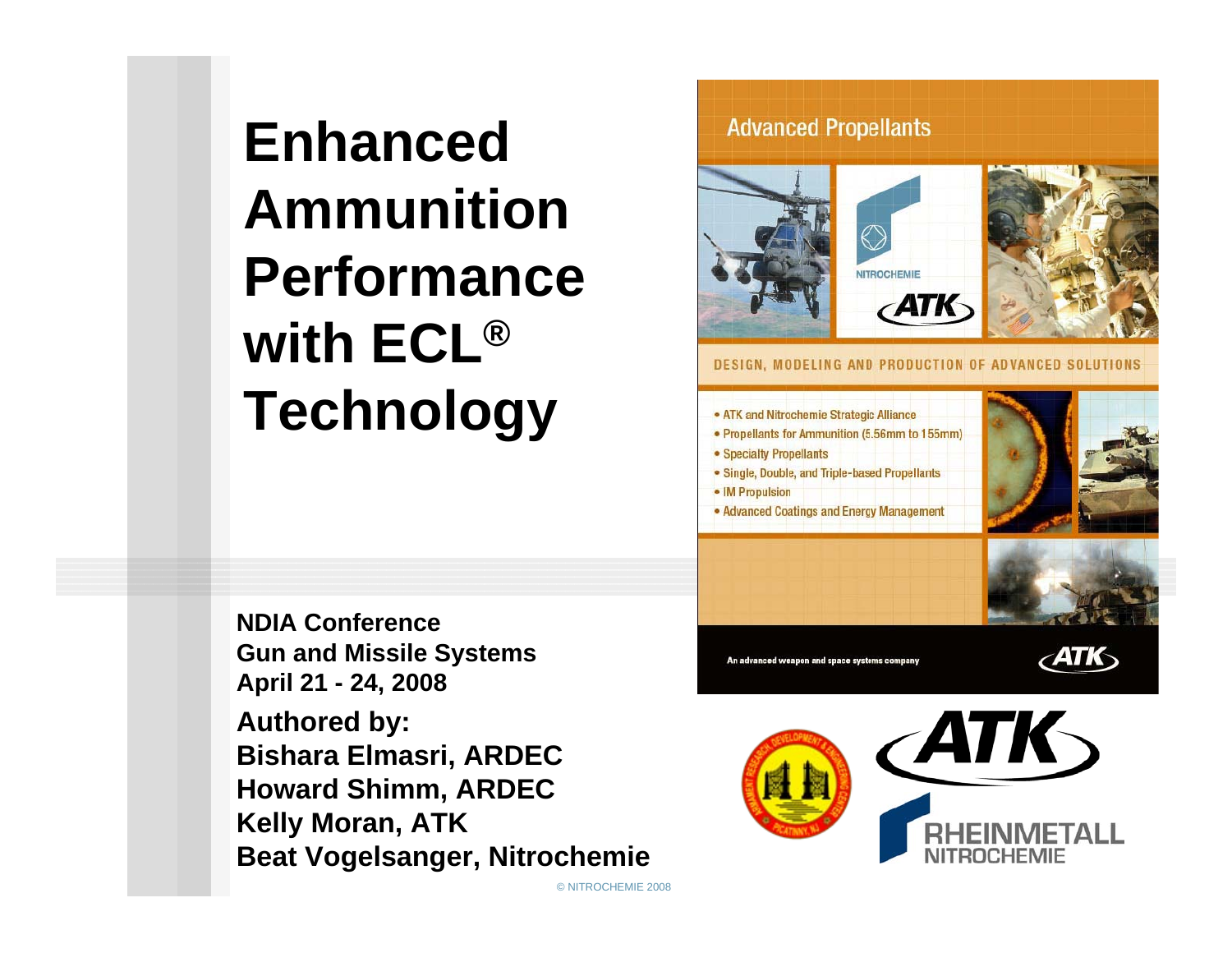

### **Contents**

■ Introduction – Why Choose ECL Propellant?

### **■ Results**

- **30 mm APFSDS-T Mk258**
- **LW 30 mm M788 TP**

### **■ Conclusions**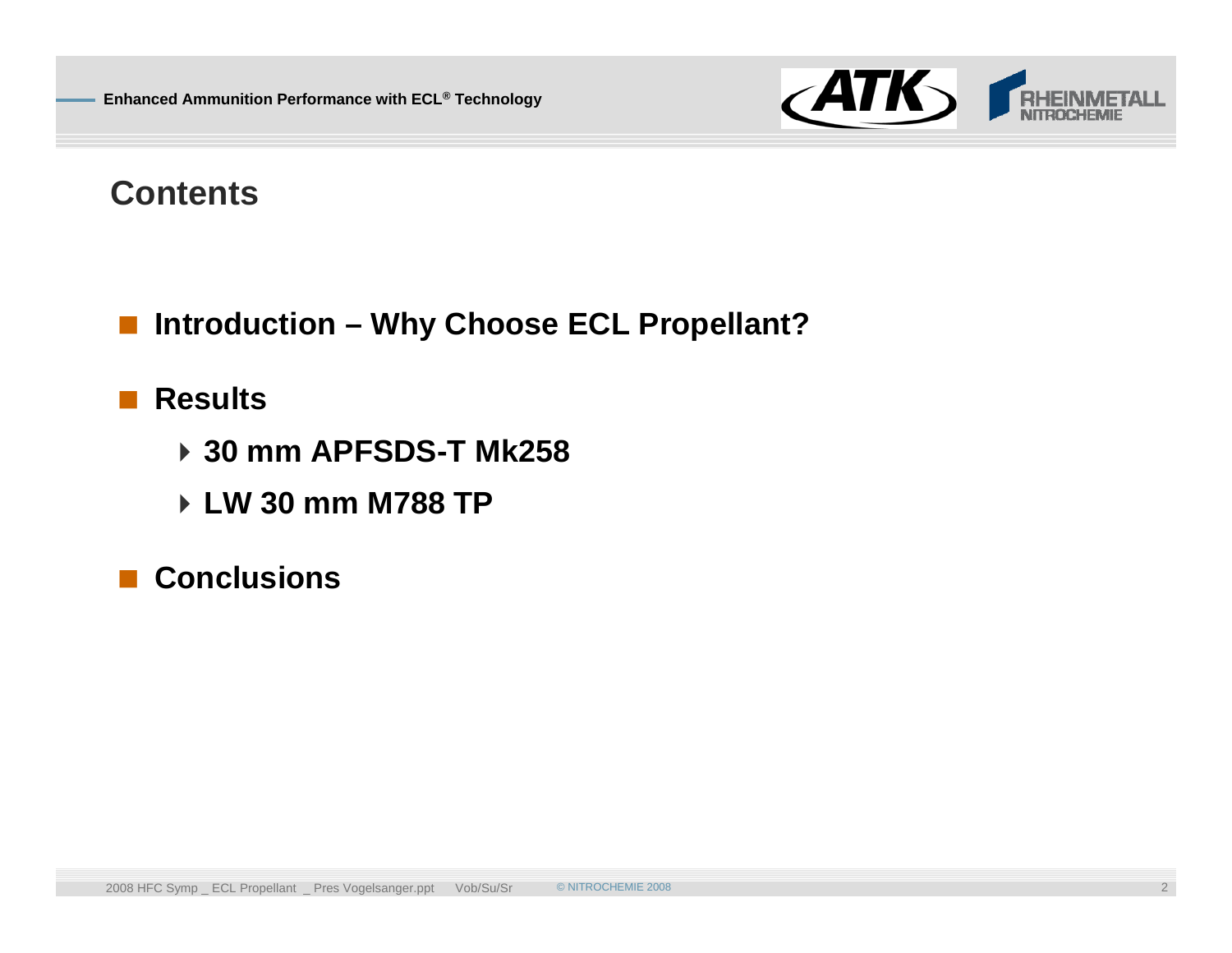

# **Evolution of Small / Medium Caliber and Mortar Propellants**



- **Limited performance potential; still suitable for:**
	- **Many small caliber applications (7.62mm, 12.7mm)**
	- **conventional medium calibre applications**
- **Significantly improved performance !** 
	- **High performance small caliber (5.56mm)**
	- **Medium caliber with KE projectiles**
	- **Mortar charges (solves migration problem, better precision)**
- **Further improved performance !**
- **Nitroglycerine-free**
	- **Highest performance medium caliber applications (e.g. KE and airburst projectiles)**
	- **Special mortar applications**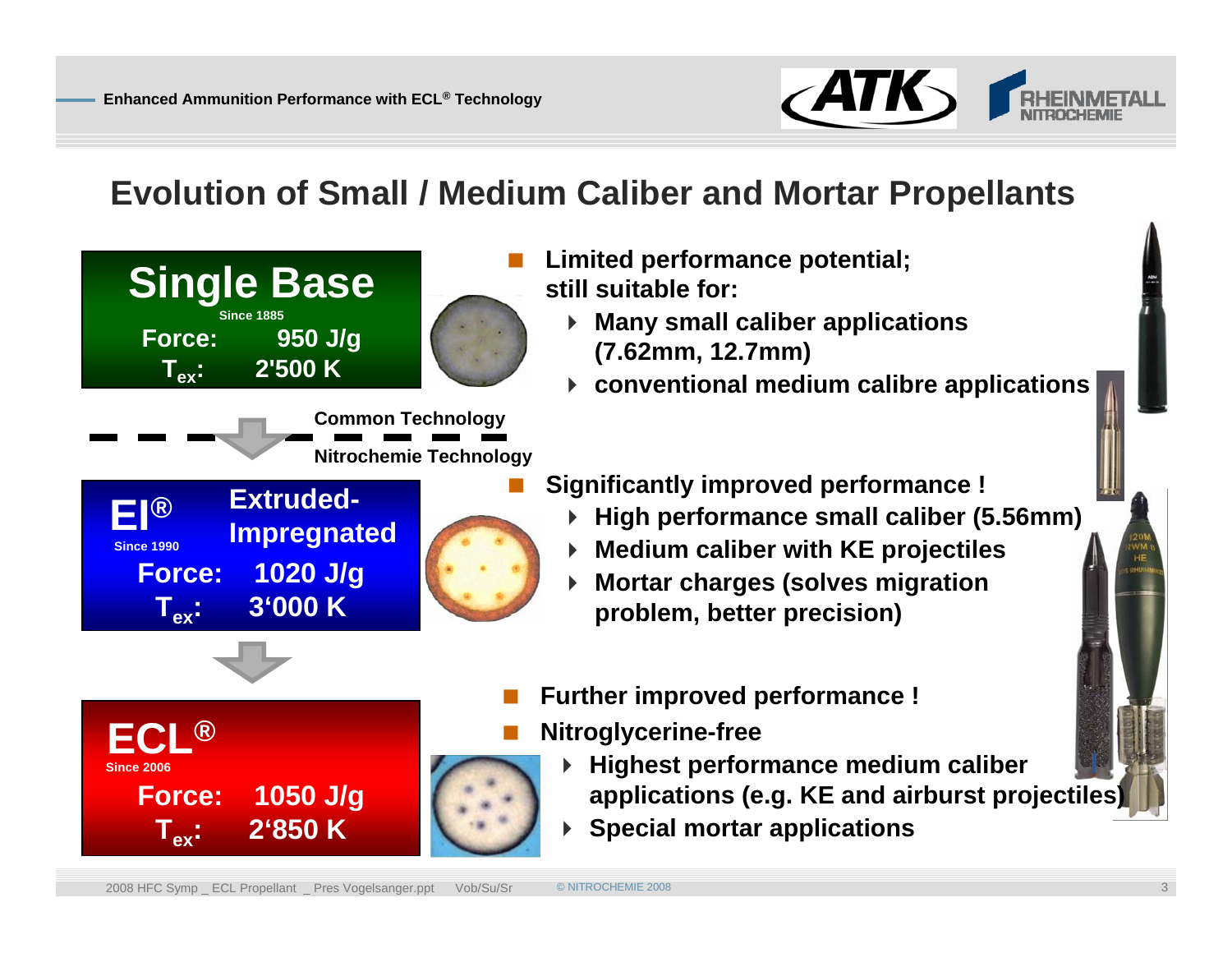

T

v<sub>0</sub>, p<sub>max</sub>

# **What are the Advantages of ECL ® ?**

**Advantages of ECL ® propellants, in comparison to nitroglycerine-containing propellants, are:** 

- **Equal or higher ballistic performance due to:** 
	- **very high thermal efficiency (up to 10% higher)**
	- **very flat, tunable temperature characteristics**
	- **reduced and uniform ignition delay**
- **Lower erosivity due to lower flame temperature**
- **IM-improved; increased cook-off resistance**
- **NG-free / non-toxic "green" formulation**
- T. **No problems with nitroglycerine migration**
- **At least 3 times longer service life in A1 climatic zones due to:**
	- **much better chemical stability**
	- **much better ballistic stability**
	- **much better compatibility**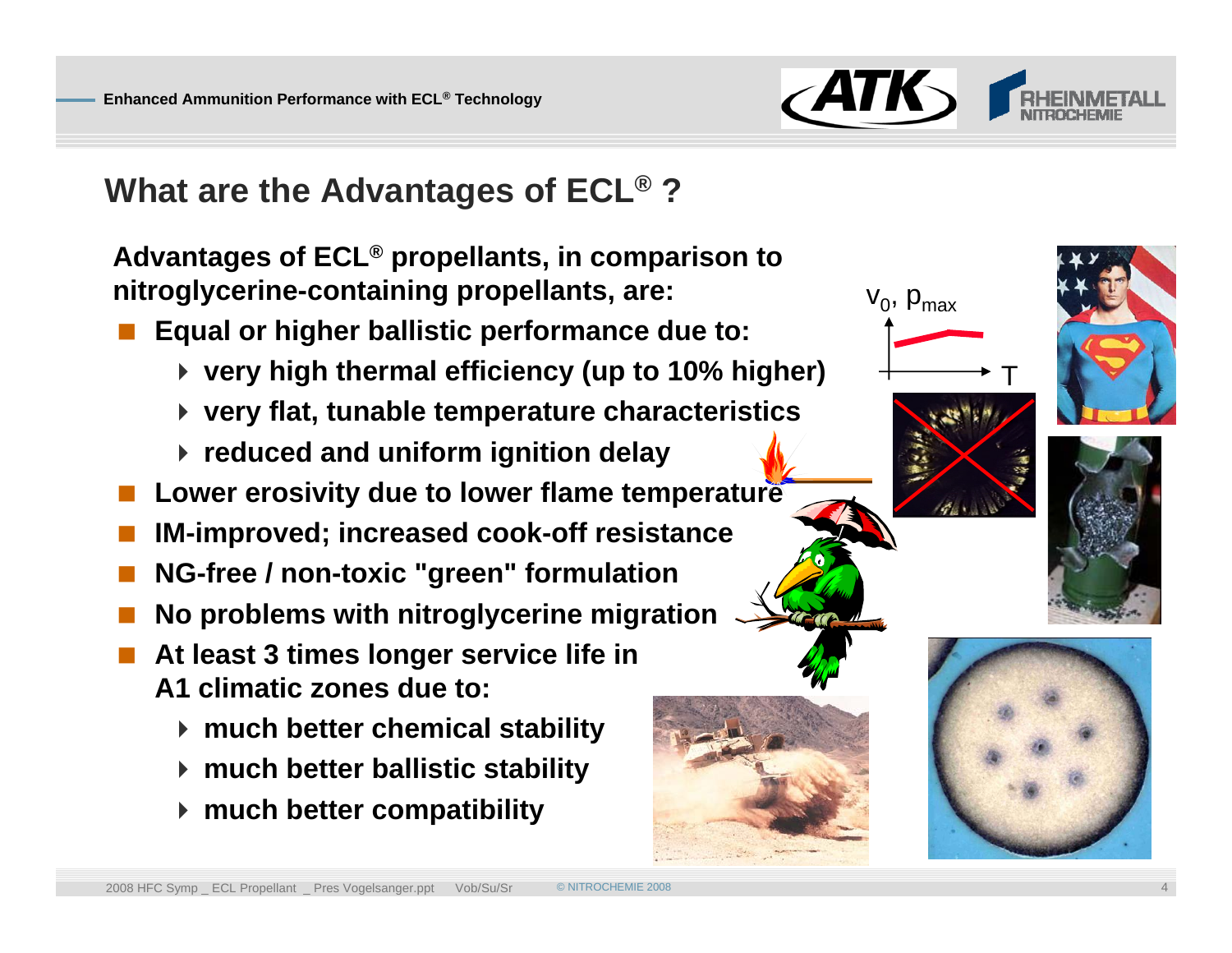

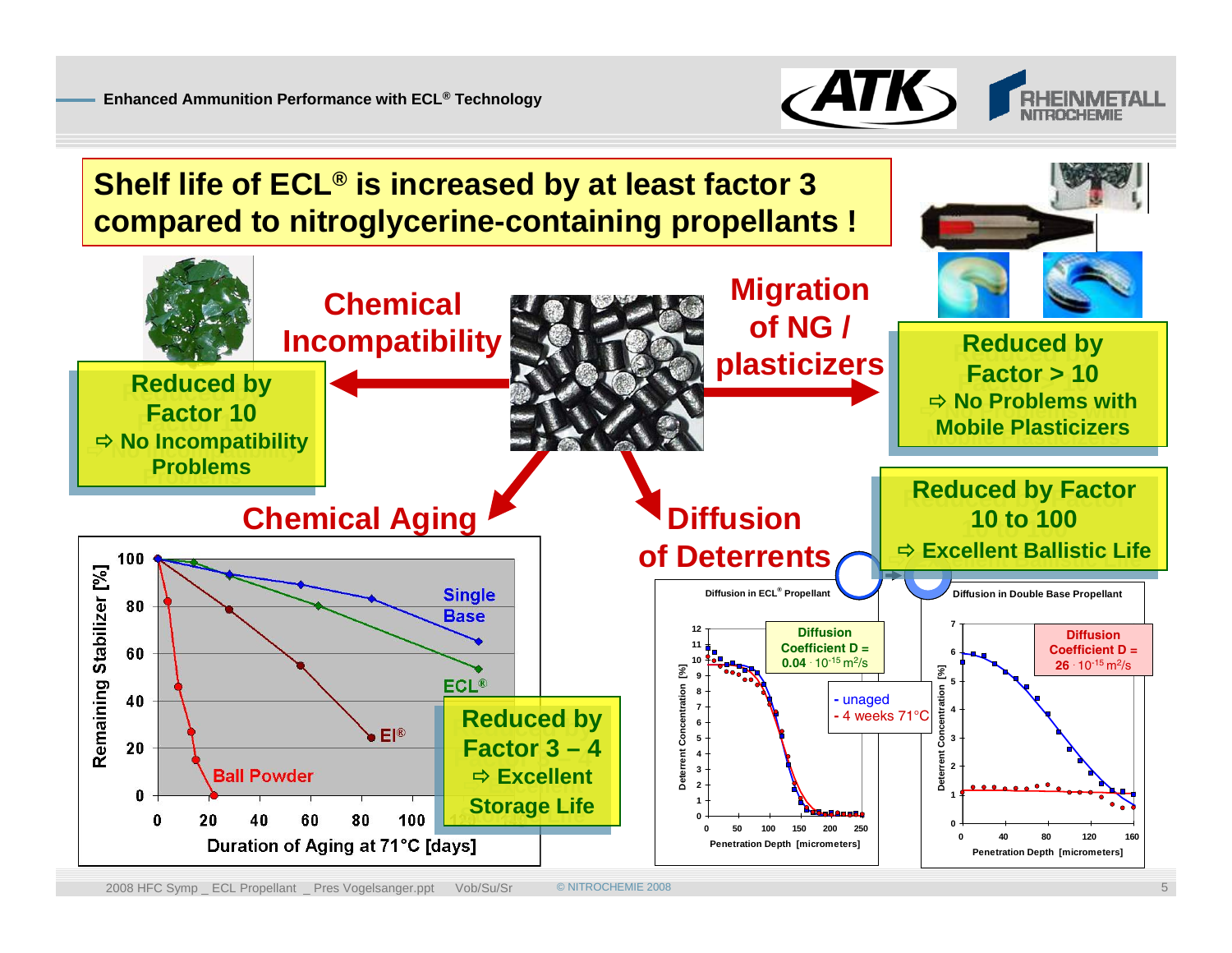

### **Current US Medium Caliber Applications Investigating Use of ECL® Technology**



**30 mm APFSDS-T Mk 258**



Ħ **30mm ABM**



**30mm Ballistic Match (PGU 13/14)**



**50mm EAPS**



**M789 LW 30mm HEDP**

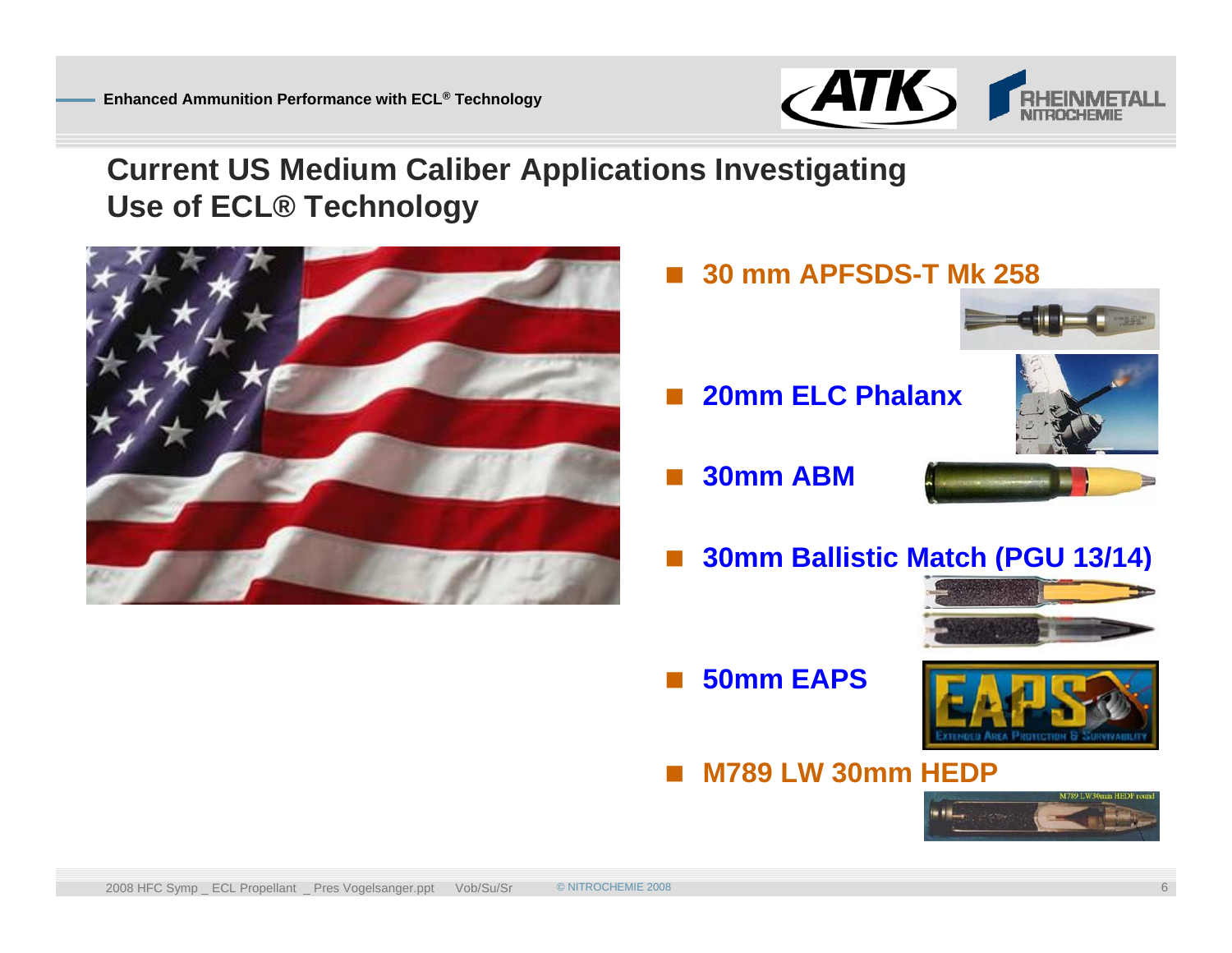

# **US DoD Non-NG Propellant Contract 30 mm APFSDS-T Mk 258**

### **30 mm Medium Cal Program**

**System:** 30 mm APFSDS-T Mk 258

#### **Contract:**

DAAB07-03-D-B011 (from 2006)

### **Goals of Feasibility Study:**

 $\Rightarrow$  NG-free Propellant

- $\Rightarrow$  **Performance Enhancement**   $\boxed{v}$  (+20 m/s; better penetration)
- $\Rightarrow$  IM Improvement

; **(ECL is NG-free)**

- 
- ; **(slightly milder reaction; much longer time to cook-off)**

**The ECL ® propellant has been demonstrated for use in the Mk258 with good results but has NOT been qualified by the Army or DoD for use in the Mk258**

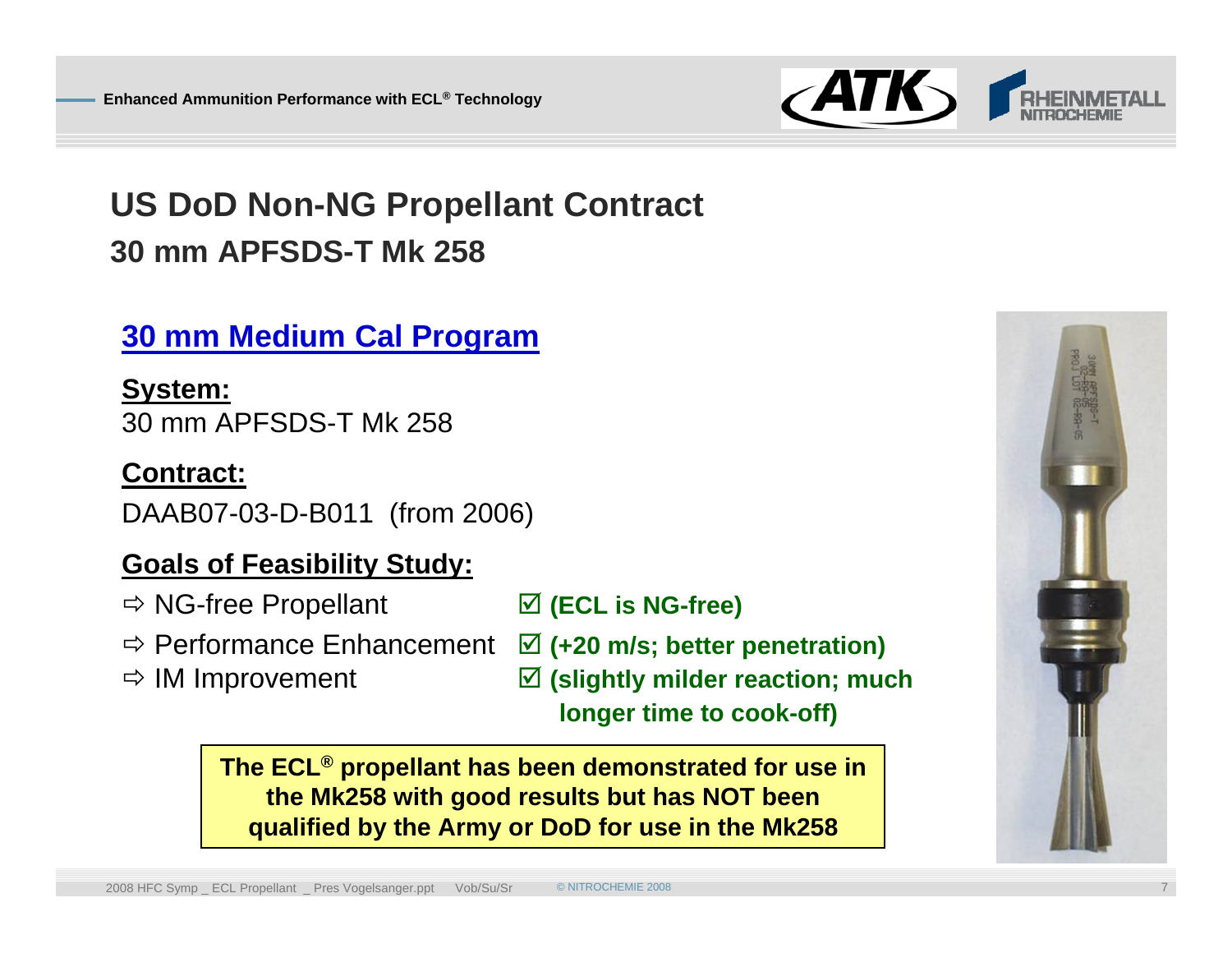

**Tests performed by:**

# **US DoD Non-NG Propellant Contract 30 mm APFSDS-T Mk 258 – Ballistic Performance**



 $\Rightarrow$  **ECL ® achieves 20 m/s higher muzzle velocity than EI ® at same pressure level**  $\Rightarrow$ **Flat temperature coefficient, especially at warm / all requirements are fulfilled**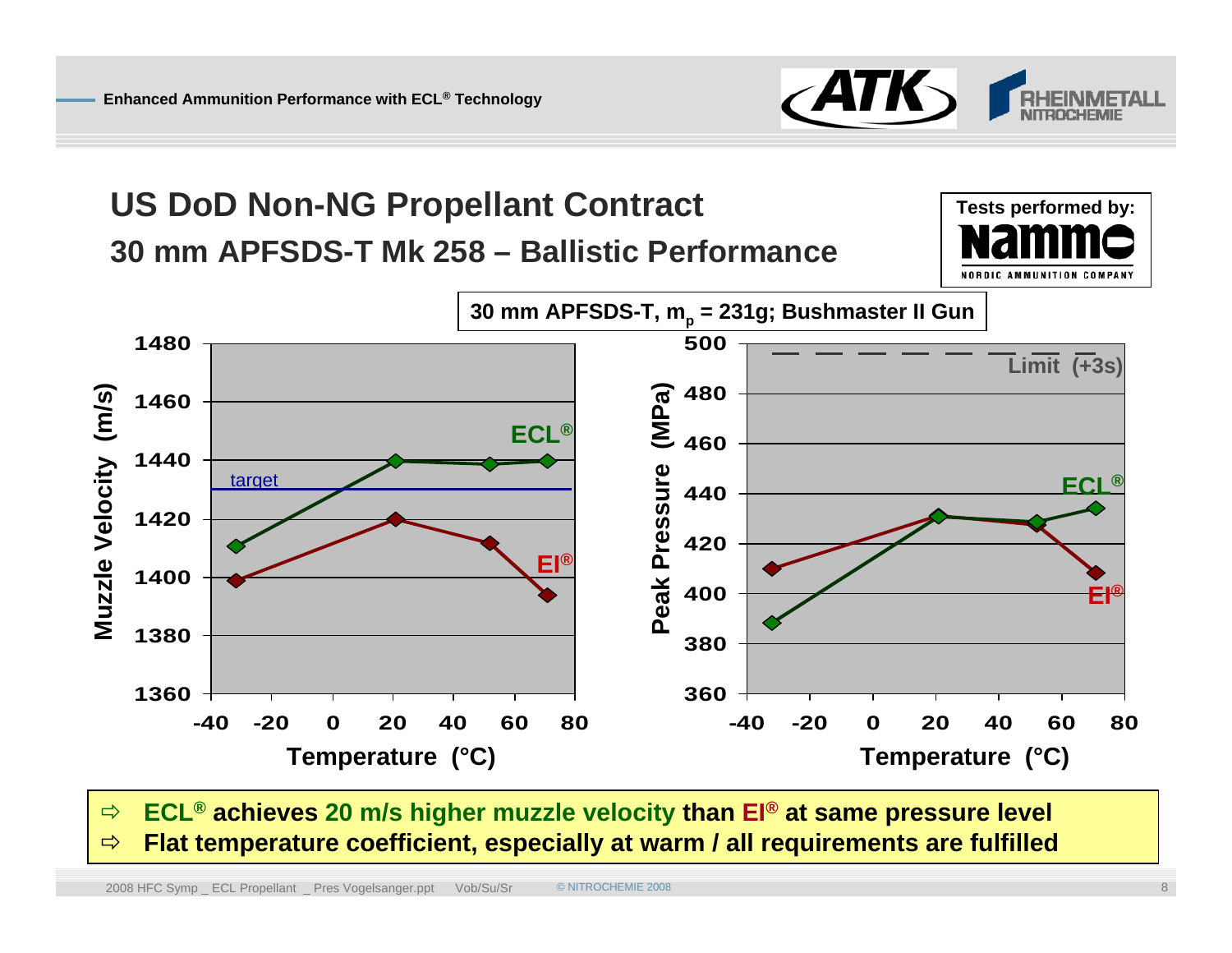

# **US DoD Non-NG Propellant Contract 30 mm APFSDS-T Mk 258 – Dispersion and Penetration**



![](_page_8_Picture_4.jpeg)

![](_page_8_Picture_5.jpeg)

**US Spec. IAW WS 33595**

Ö **Dispersion of ECL ® and baseline EI ® propellants are comparable and well within limits**

- Ö **Baseline EI ® propellant: Projectile penetrates target at 100% and 120%, but not at 140% of specification**
- Ö **ECL ®: Projectile penetrates target at 100%, 120%, and 140% of specification**  → **20% more distance !**

2008 HFC Symp \_ ECL Propellant \_ Pres Vogelsanger.ppt Vob/Su/Sr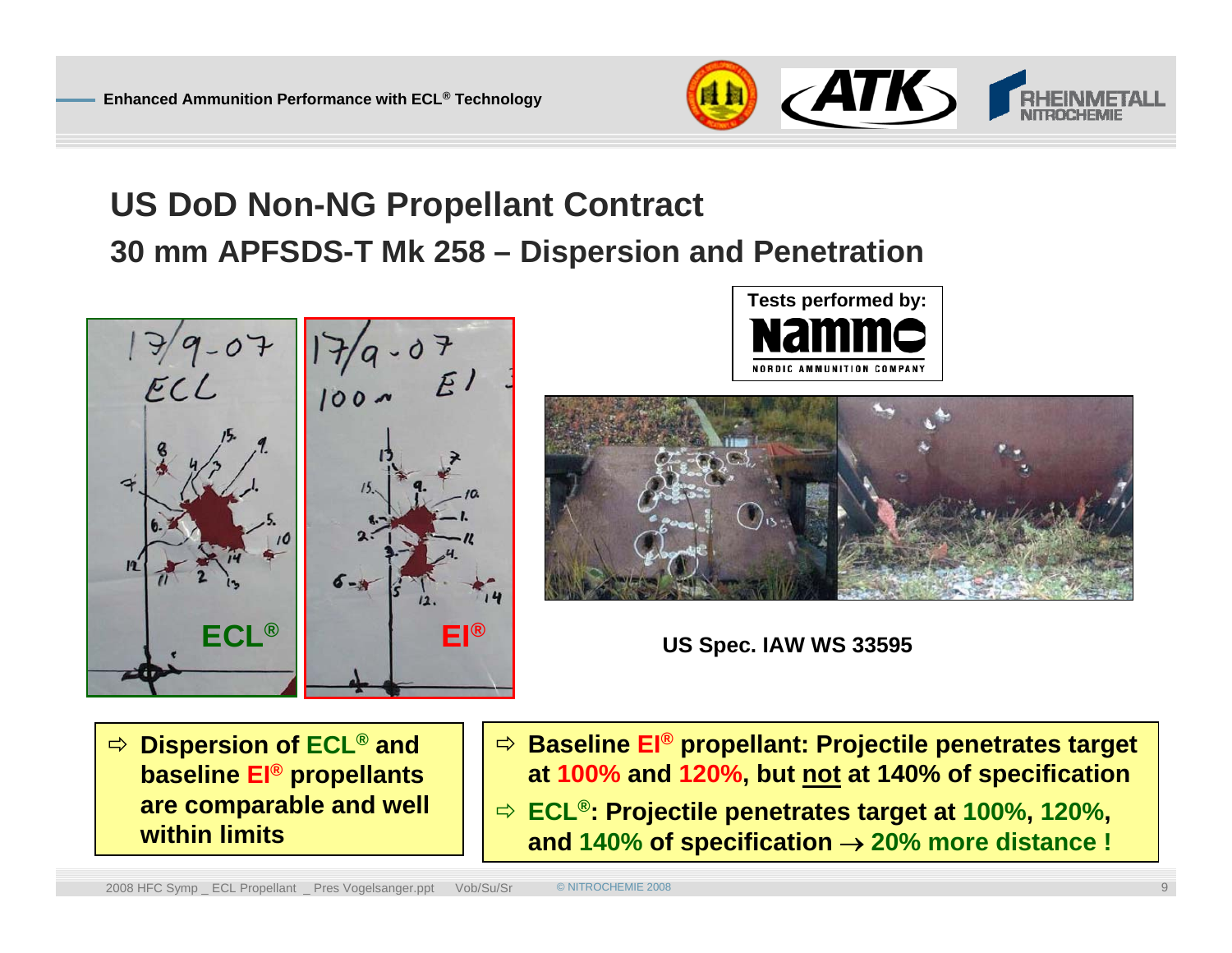## **Medium Caliber Propellants for US Programs / Ammunitions**

**Improved LW30 Propulsion System**

- **Actual M789 LW30mm HEDP (Light Weight / High Explosive Dual Purpose) cartridges for APACHE helicopter have caused serious problems: (Source: J. Hirlinger; ARDEC; 42nd Armament Conference; Charlotte, NC; 2007)**
	- **Hangfire Hangfire: Interior ballistics delayed; weapon systems destroyed :**
- **Inbore detonation: Premature initiation in the barrel; barrel details: destroyed**
- **Hangfire signature duplicated with WC855 Ball ® Powder that had been subjected to 71°C for 33 days**
	- **WC855 Ball ® Powder exhibits chemical and ballistic degradation after hot temperature storage – Pressures in excess of 480 MPa when shot at ambient.**
	- **Propellant gases vented from the chamber area can damage the operating system and receiver.**
	- **Damage created in testing similar to that seen in HE-Inbore events, except no barrel bulge and generally no Blast Suppressor damage.**

![](_page_9_Picture_12.jpeg)

![](_page_9_Picture_13.jpeg)

**ECL ® propellant is** 

**ECL ® propellant** 

**combines high**

**interior ballistic** 

**excellent**

**stability**

**performance with** 

**chemical and ballistic** 

**excellently suited to** 

**solve these problems.** 

![](_page_9_Picture_14.jpeg)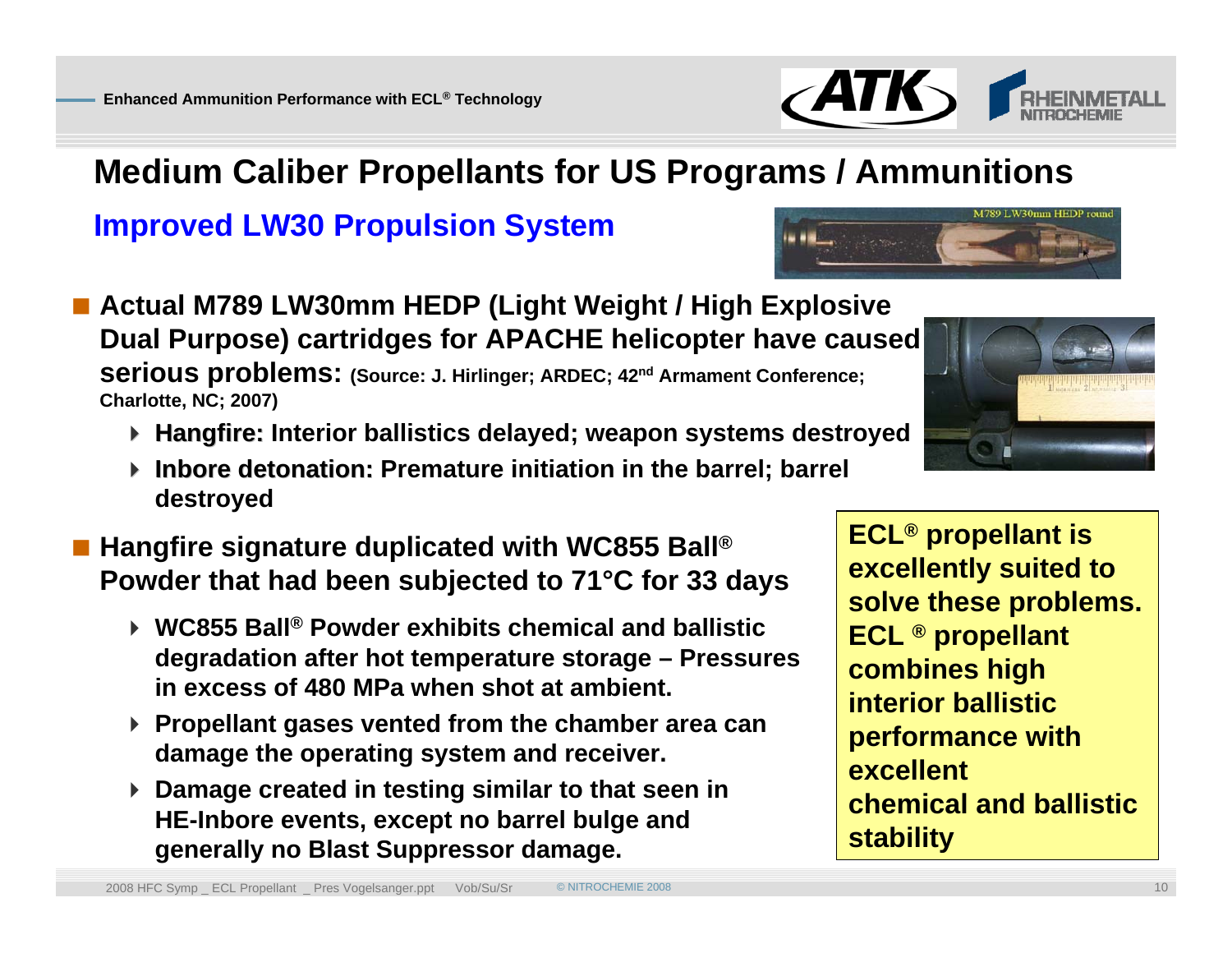![](_page_10_Picture_1.jpeg)

#### **ECL ® for LW30mm – Consistent Ballistics After Hot Storage**

**M788 Ball Powder and Nitrochemie ECL Propellant Aged at 71°C for 33 Days Test Vehicle LW30 M788**

![](_page_10_Figure_4.jpeg)

#### Ö **Increase of peak pressure by 50% (or 150 MPa) with WC855 Ball ® Powder**

#### Ö **No change of peak pressure with ECL ® propellant after 33 days at 71°C**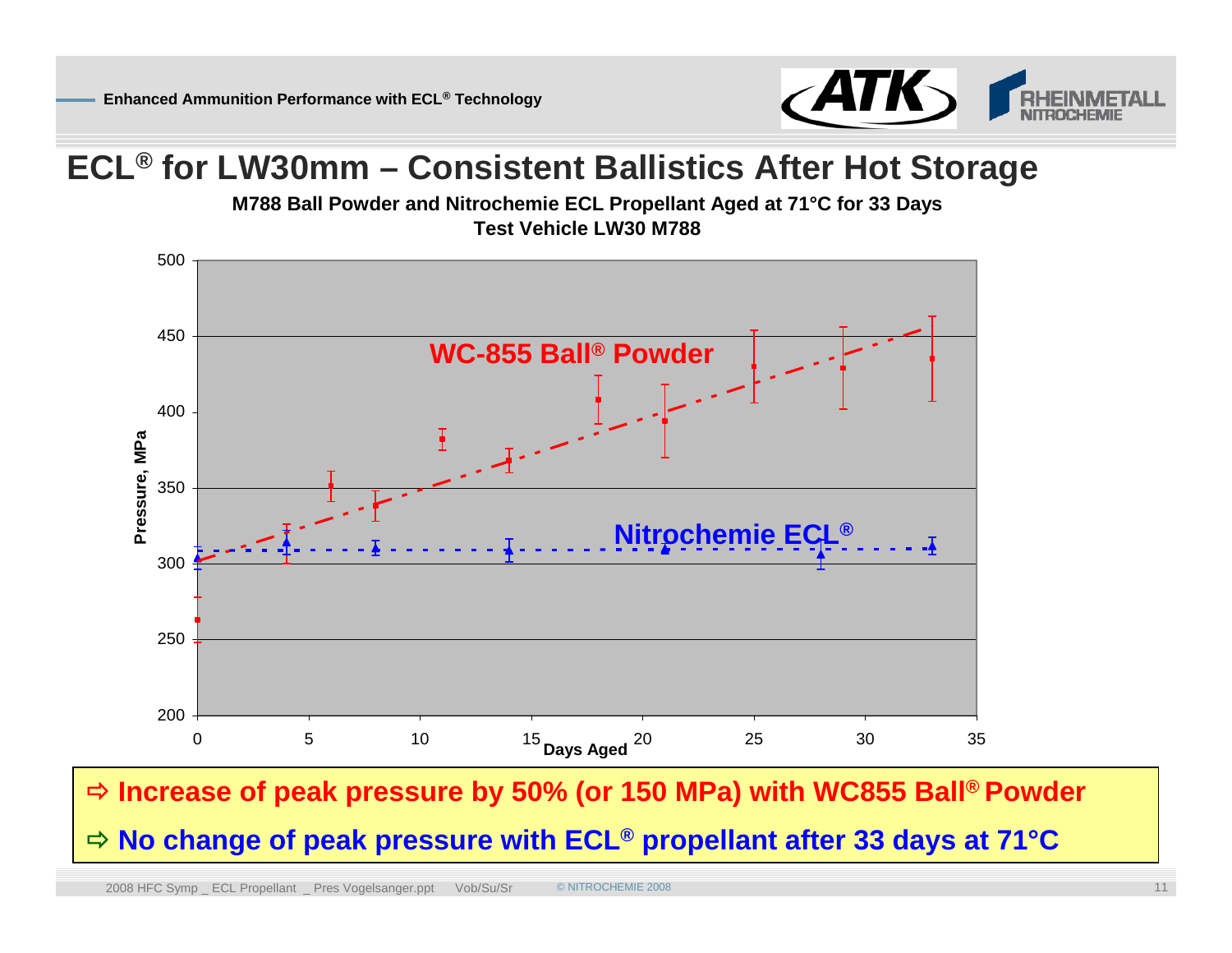![](_page_11_Picture_1.jpeg)

#### **ECL ® for LW30mm – Exhibits Superior Chemical Stability**

**Stabilizer Depletion Vs. Time After Aging at 71°C**

![](_page_11_Figure_4.jpeg)

Ö **100% of primary stabilizer, DPA, depleted in Ball** ® **samples after 33 days at 71°C** Ö **ECL ® shows only 25% depletion of Akardite-2 after 33 days at 71°C**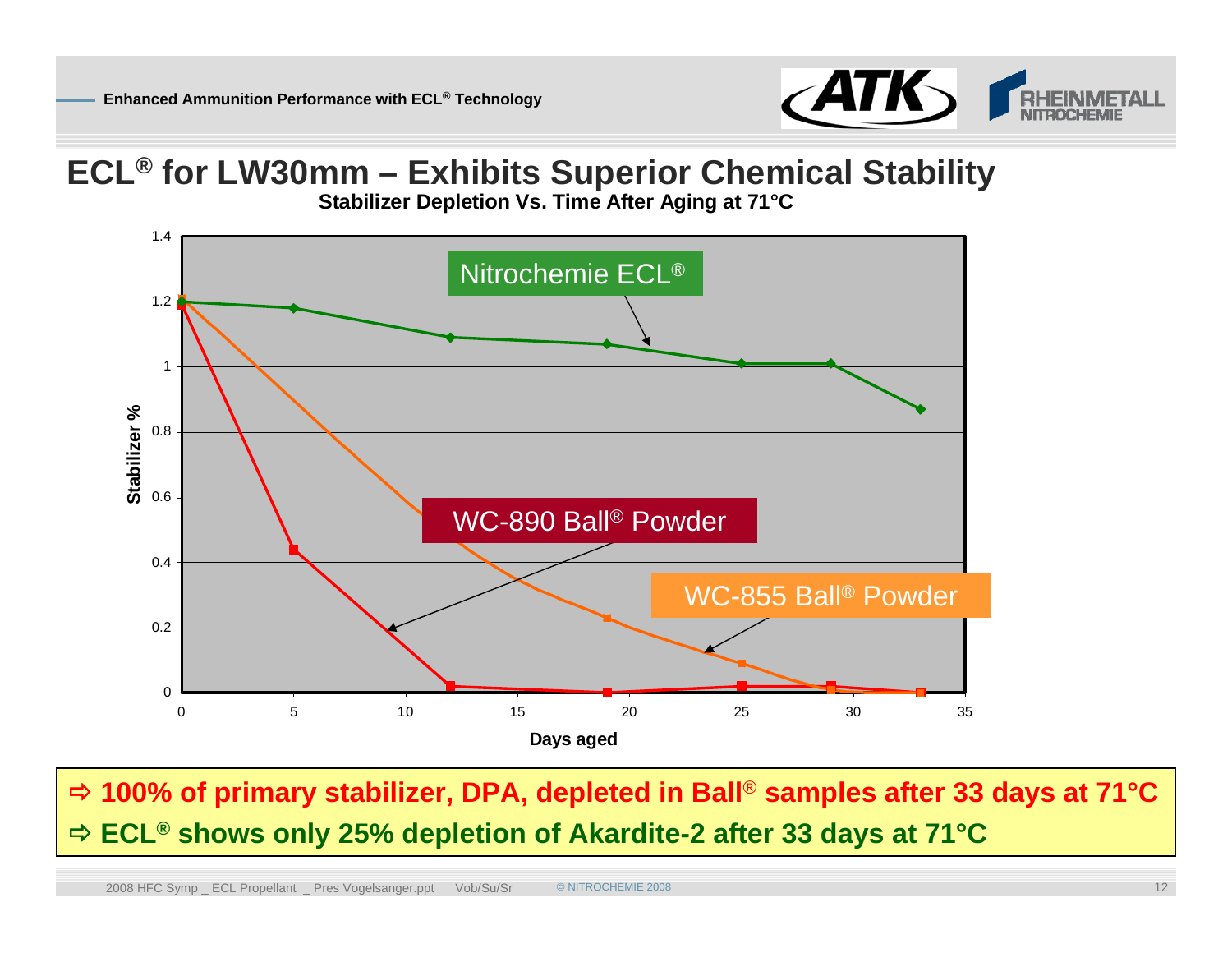![](_page_12_Picture_1.jpeg)

### **Summary and Conclusions**

#### **ECL ® propellant are state-of-the-art formulations with superior performance characteristics:**

- **Improved ballistic performance – high thermal efficiency**
- **Flat, tunable temperature characteristics**
- **No carcinogenic ingredients**
- **Improved IM properties**

**ECL ® propellants demonstrate superior chemical and ballistic stability when compared to single base, double base and EI propellant formulations.**

# **SERVICE LIFE OF AMMO EXTENDED BY FACTOR OF 3**

# **IMPROVED SAFETY FOR THE WARFIGHTER**